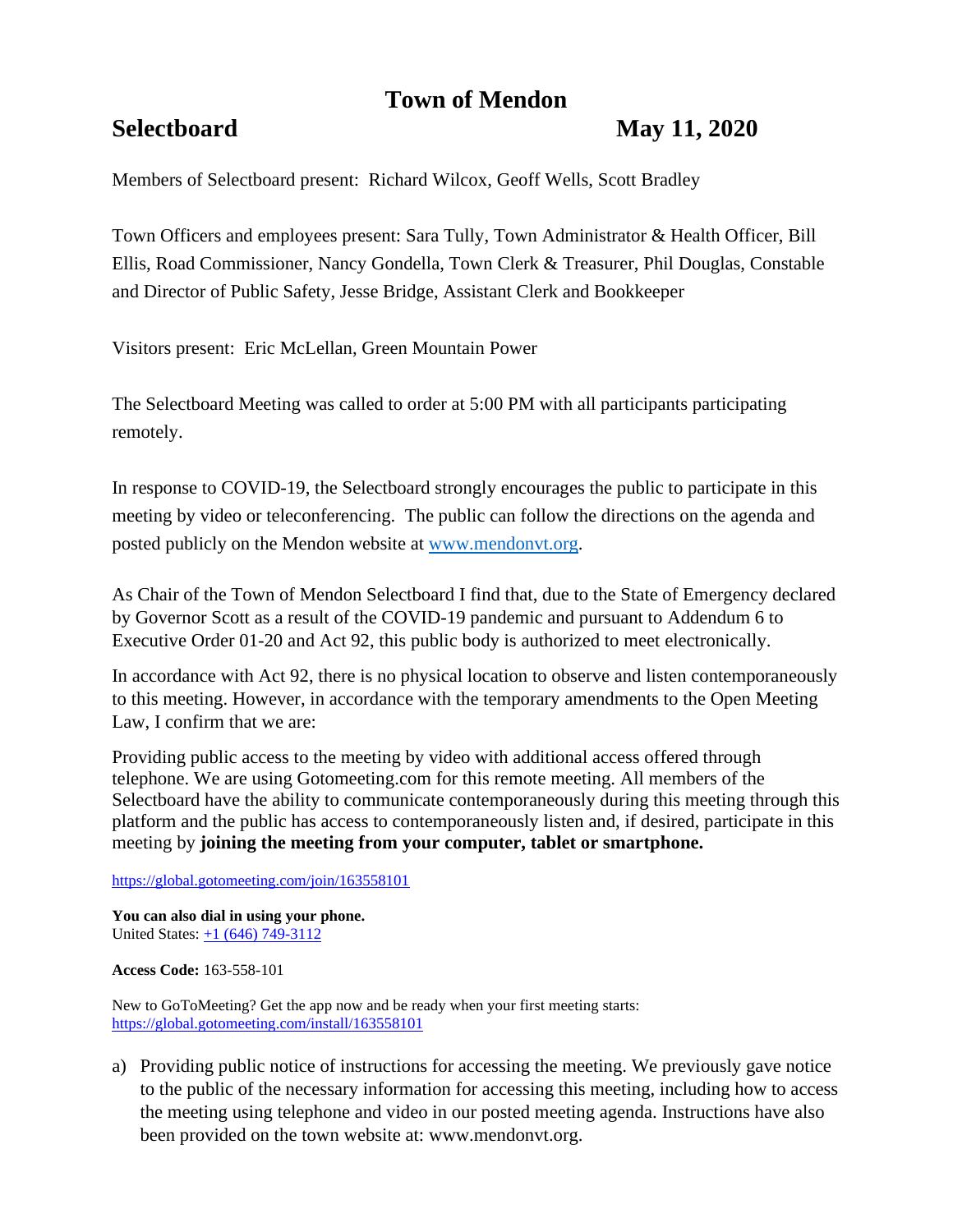- b) Providing a mechanism for the public to alert the public body during the meeting if there are problems with access. If anybody has a problem, please *e-mail mendonclerk@comcast.net* and
- c) Continuing the meeting if necessary. In the event the public is unable to access this meeting, it will be continued to a time and place certain.

Please note that all votes taken during this meeting that are not unanimous will be done by roll call vote, in accordance with the law.

Let's start the meeting by taking a roll call attendance of all members participating in the meeting.

Roll call: Richard Wilcox, Geoff Wells and Scott Bradley

Agenda: R. Wilcox moved to approve the agenda. Motion seconded by G. Wells. The Selectboard unanimously approved the motion.

### Administrative Matters

*Selectmen's Orders* were reviewed. Motion by R. Wilcox to approve the General Fund pay order in the amounts of \$156,659.70 and \$2043.39. Motion seconded by G. Wells. The Selectboard unanimously approved the motion.

Motion by R. Wilcox to approve the Payroll Warrant for the period ending 05/2/2020 for a gross payroll amount of \$10,576.89. Motion seconded by G. Wells. The Selectboard unanimously approved the motion.

Minutes of Previous Meeting: R. Wilcox moved to approve the minutes of April 27, 2020. Motion seconded by G. Wells. The Selectboard unanimously approved the motion.

#### Business

*Access Permit* Eric McLellan, Green Mountain Power submitted an Access Permit to install buried power lines along the ditch line of Meadowlake Drive and across the road in front of 571, 639 and 584 Meadowlake Drive. The Selectboard discussed the plan to dig across Meadowlake Drive. B. Ellis, Road Commission opposed the plan to dig up the road as it was just reconstructed last year. The Selectboard requested Green Mountain Power dig under the road with a directional bore. E. McLellan explained that they will attempt to do the directional bore, but if they strike something, they will need to dig up the road anyway. GMP will contact B. Ellis before digging up Meadowlake Drive. Construction is expected to be next summer. The town approved the plan and will sign off on the Access permit after the project has been completed to the presented plan.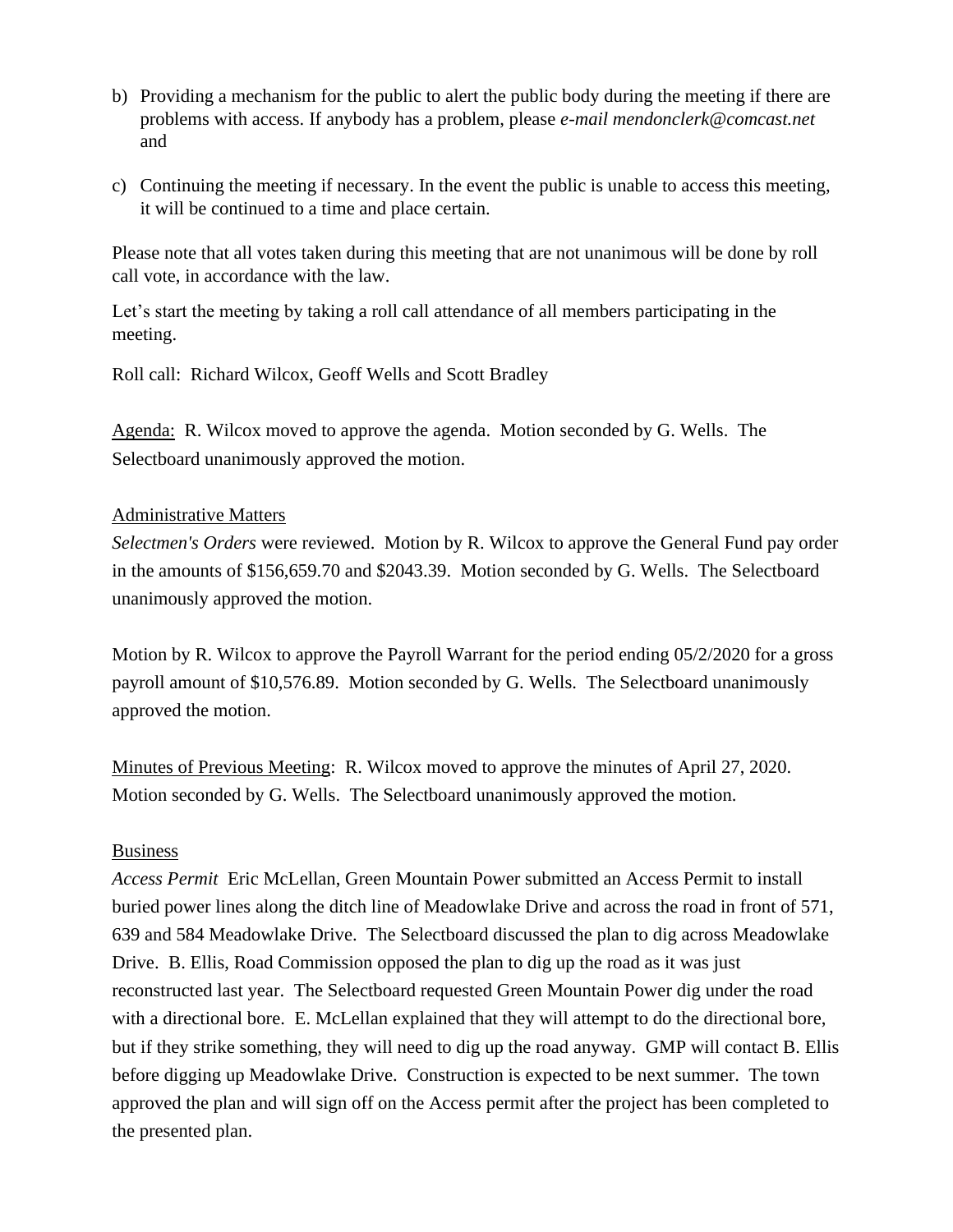*AT&T Status* The balloon test results were submitted to the town via email from W. Dodge, Downs, Rachlin and Martin on May 6, 2020. The material was reviewed by multiple members of the Planning Commission and Selectboard to conclude that yet again the most highly visible sites in Mendon along Route 4 were omitted from the presented information. The opinion of the town at this point is that the balloon test is not complete and will request from AT&T what additional pictures were taken. W. Dodge submitted an additional email this afternoon, but the town has not yet had an opportunity to review this material prior to this meeting. Since the last Selectboard meeting, AT&T submitted a request for extension to the PUC, Mendon submitted a request for extension to the PUC, AT&T withdrew their request for extension and submitted the application to the PUC. The Selectboard will continue with warning a public informational meeting to be conducted electronically and chaired by the ZBA in accordance with the Town of Mendon Telecommunication Bylaws.

*State Grant Applications* S. Tully reported that grants that have already been awarded can commence work with safety regulations in place. The State of Vermont is not accepting new applications for a number of programs at this time. This includes an application that has been submitted to the Better Roads Program for the replacement of culvert 07-32 and the Structures Grant that Mendon intended to submit an application on May  $15<sup>th</sup>$ . The Selectboard discussed lack of revenue at the state level has been greatly affected by the COVID-19 crisis. The State should also consider waiving the requirements of upsizing failed infrastructure while the grant funding is unavailable. The Selectboard agreed to reach out to Rep. Jim Harrison*.*

#### *COVID-19 Response & Town Government Operations*

*Operations* N. Gondella provided an update on what will be needed to reopen the Town Office to the public. Chad Galiano and Newt Jones have installed plexiglass at the counter. Masks will be required for anyone entering the office and gloves will be required to do vault research. Rutland regional Planning Commission is coordinating a bulk order for masks and gloves. N. Gondella expects to be able to open the office by appointment only on Tuesdays and Thursdays from 9 AM-4 PM starting May  $19<sup>th</sup>$ . There will be no access to the public restroom. Regulations require staff to clean 3 times per day as well as after use. Town officials will be granted access to the building, but must stay out of the Clerk's office area. The general public continues to have full service via email and US mail.

*Covid-19 Exposure Control Work Plan* S. Tully presented the Covid-19 Exposure Control Work Plan. The plan is required for any business that was closed for more than 7 days. Municipalities are not required to implement the plan, but it was recommended by VLCT that municipalities comply. S. Tully will insert additional information about Personal Protective Equipment after confirmation with existing policies of the Highway Department and Law Enforcement.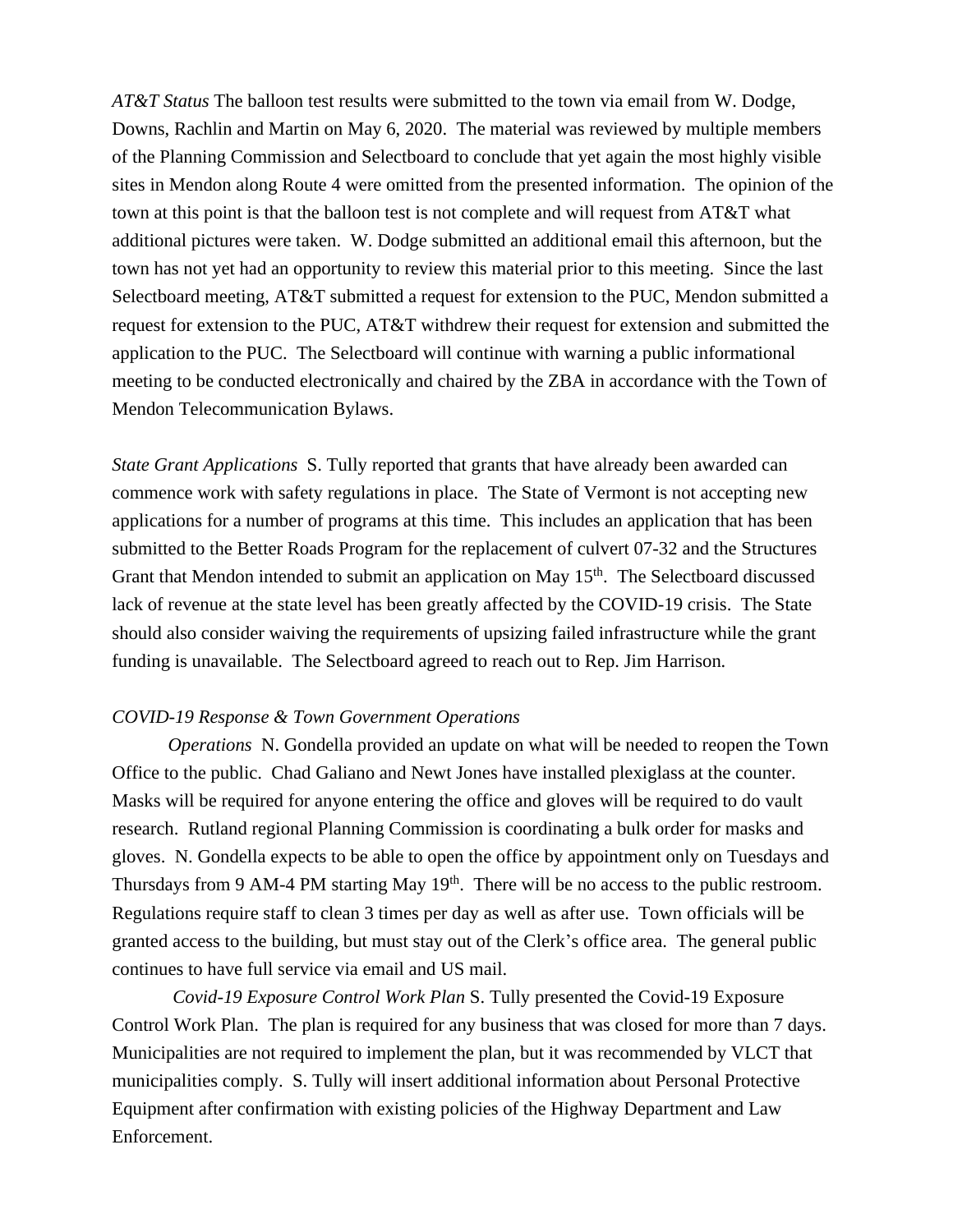*Family First Leave* One employee requested to take leave eligible under the Family First Act. The Family First Act was discussed. The Selectboard agreed to supplement the employee's hours by 8 hours per week.

*VTel* N. Gondella reported the cost is \$120-\$720 per year to provide higher speed internet access. VTel will provide the access, but the town must pay for the electrical work to the connection. N. Gondella did not have an estimate of this cost. Implementing this program will create a hotspot for internet access for the public in the parking lot.

*Property Assessment Grievances* are scheduled for June 22. These will not be conducted in person. Spencer Potter will be preparing for grievances on June 1<sup>st</sup>. N. Gondella will prepare a letter with guidance from Property Valuation and Review to educate the public on the grievance process.

*Tax Assessors Contract* The Selectboard authorized D. Wilcox to reach out to S. Potter, VT Municipal Assessors to discuss the services he provides to the Town of Mendon.

*Rutland County Sheriff Contract* Town representatives are meeting with Sheriff Fox at 1 PM Wednesday to discuss the 2020-2021 contract. The Selectboard discussed the 2020-2021 budget and how budget constraints may affect the contract.

*Town Plan* There was a discussion regarding Rutland City maintaining wording in the City's Master Plan supporting a bypass around Rutland. The Town of Mendon has opposed a for more than 20 years. Rather the Town of Mendon support further development and upgrades to Route 4. L. Courcelle, Mendon's Representative to the regional Planning Commission has requested some additional wording be included in the Town Plan to clearly state the opposition to the bypass. The Selectboard agreed.

*Dry Hydrant* S. Tully provided a status on the Dry Hydrant Replacement Project on Route 4. Construction remains scheduled for June 2020. The Selectboard authorized R. Wilcox to sign the VTANS T1111 permit application and contract with Mendon Trucking and Excavation. S, Tully is following up on the easement from R&B Investment, LLC.

*Copier Quotes* J. Bridge submitted photocopier quotes. Lengthy discussion regarding the various quotes along with maintenance costs and individual attributes for each of the photocopiers. Motion by G. Wells to spend \$5,113.00 to purchase a new photocopier from Cannon. Motion seconded by S. Bradley. The Selectboard unanimously approved the motion.

*Highway Inventory* The Selectboard agreed to write a letter to E. Bove to discuss Rutland